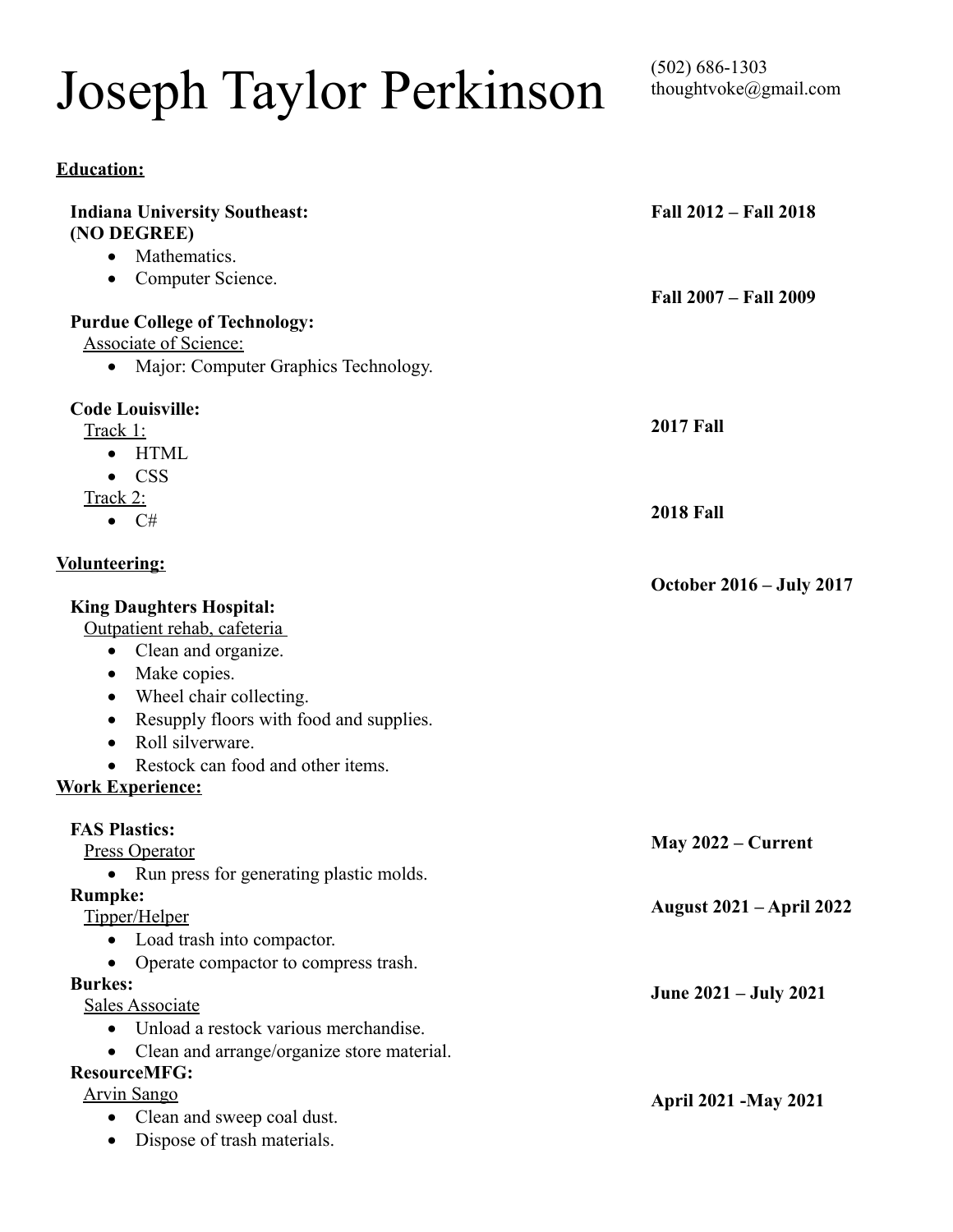## Kenco

- Make boxes and help package materials.
- Find and pick items to then be packaged.

| ۰, |         |
|----|---------|
| ۰, | ×<br>۰. |

| DĽ.<br>Cashier:                                                | <b>March 2021 – March 2021</b>  |
|----------------------------------------------------------------|---------------------------------|
| Allow customers to purchase various items.<br>$\bullet$        |                                 |
| Provide compensation for lottery items.<br>$\bullet$           |                                 |
| Sell various food items.<br>$\bullet$                          |                                 |
| Count the total of my register at the end of the shift.        |                                 |
|                                                                |                                 |
| <b>MPW:</b>                                                    |                                 |
| Field Technician:                                              | December 2020 – December        |
| Clean and sweep coal dust.<br>$\bullet$                        | 2020                            |
| Dispose of trash materials.<br>$\bullet$                       |                                 |
| Gather supplies and other maintenance tasks.                   |                                 |
| <b>Federal Express:</b>                                        |                                 |
| Package Handler:                                               |                                 |
| • Load boxes in a truck trailer.                               | <b>May 2020 – December 2020</b> |
| Load in an orderly and organized fashion.<br>$\bullet$         |                                 |
| Unload packages and freight.<br>$\bullet$                      |                                 |
| Scanning all materials loaded.<br>$\bullet$                    |                                 |
|                                                                |                                 |
| <b>United Parcel Service:</b>                                  |                                 |
| Package Handler:                                               | <b>November 2019 – December</b> |
| Load boxes in a truck trailer.<br>$\bullet$                    | 2019                            |
| Load in an orderly and organized fashion.<br>$\bullet$         |                                 |
| Kroger:                                                        |                                 |
| Produce Clerk:                                                 | June 2019 – July 2019           |
| Stock and restock produce.<br>$\bullet$                        |                                 |
| Unload produce shipments.<br>$\bullet$                         |                                 |
| Help customers with various questions.                         |                                 |
| Amazon:                                                        |                                 |
| Seasonal Fulfillment Associate:                                |                                 |
| Package single items.                                          | <b>November 2018 – December</b> |
| Multi-pack various items.<br>$\bullet$                         | 2018                            |
|                                                                |                                 |
| <b>TEKsystems:</b>                                             |                                 |
| Web Content Specialist (Louisville Water Company - Temporary): | April 2015 – May 2015           |
| Front end development (HTML/CSS).                              |                                 |
| Organize and create content.<br>$\bullet$                      |                                 |
| Elcom Content Management System.                               |                                 |
| Custom Widgets in C#.                                          |                                 |
|                                                                |                                 |

## **United Parcel Service:**

**Quality Assurance Tester:** 

Web testing using HP UFT software.